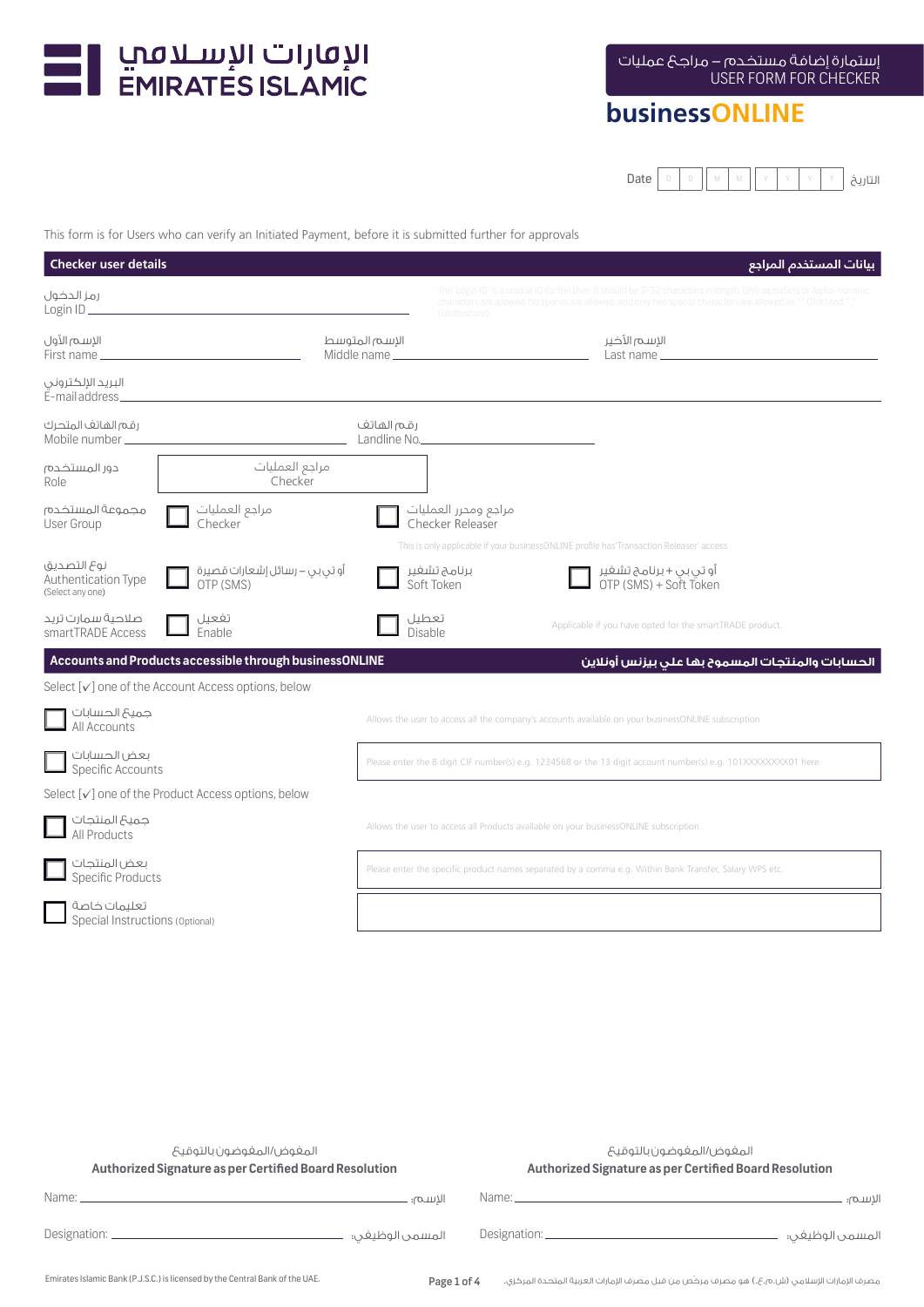

# **businessONLINE**

Date D D M M Y Y Y Y التاريخ

This form is for Users who can release an authorized payment to the bank, for processing

| <b>Releaser user details</b>                                  |                                                         |                         |                                                                                      | بيانات المستخدم محرر العمليات                                                                                                                                                                                                       |
|---------------------------------------------------------------|---------------------------------------------------------|-------------------------|--------------------------------------------------------------------------------------|-------------------------------------------------------------------------------------------------------------------------------------------------------------------------------------------------------------------------------------|
| رمز الحضول                                                    |                                                         |                         | (Underscore).                                                                        | The 'Login ID' is a unique ID for the User. It should be 3-32 characters in length. Only alphabets or Alpha-numeric<br>characters are allowed. No spaces are allowed and only two special characters are allowed as "." (Dot) and ' |
| الإسم الأول                                                   |                                                         | الإسم المتوسط           |                                                                                      | الإسم الأخير                                                                                                                                                                                                                        |
| البريد الإلكتروني<br>E-mail address_                          |                                                         |                         |                                                                                      |                                                                                                                                                                                                                                     |
| رقم الهاتف المتحرك                                            |                                                         | رقم الفاتف              | Landline No. 2008 Commission Commission Commission                                   |                                                                                                                                                                                                                                     |
| دور المستخدم<br>Role                                          | محرر عملیات<br>Releaser                                 |                         |                                                                                      |                                                                                                                                                                                                                                     |
| مجموعة المستخدم<br>User Group                                 | محرر عملیات<br>Releaser                                 |                         |                                                                                      |                                                                                                                                                                                                                                     |
| نوع التصديق<br><b>Authentication Type</b><br>(Select any one) | أو تي بي – رسائل إشعارات قصيرة<br>OTP (SMS)             |                         | برنامج تشغير<br>Soft Token                                                           | This is only applicable if your businessONLINE profile has'Transaction Releaser' access<br>أو تي بي + برنامج تشغير<br>OTP (SMS) + Soft Token                                                                                        |
| صلاحية سمارت تريد<br>smartTRADE Access                        | تفعيل<br>Enable                                         | تعطيل<br><b>Disable</b> |                                                                                      |                                                                                                                                                                                                                                     |
|                                                               | Accounts and Products accessible through businessONLINE |                         |                                                                                      | الحسابات والمنتجات المسموح بها على بيزنس أونلاين                                                                                                                                                                                    |
|                                                               | Select [√] one of the Account Access options, below     |                         |                                                                                      |                                                                                                                                                                                                                                     |
| جميع الحسابات<br>All Accounts                                 |                                                         |                         |                                                                                      |                                                                                                                                                                                                                                     |
| بعض الحسابات<br>Specific Accounts                             |                                                         |                         |                                                                                      | Please enter the 8 digit CIF number(s) e.g. 1234568 or the 13 digit account number(s) e.g. 101XXXXXXXX01 here                                                                                                                       |
|                                                               | Select [√] one of the Product Access options, below     |                         |                                                                                      |                                                                                                                                                                                                                                     |
| جميع المنتجات<br>All Products                                 |                                                         |                         | Allows the user to access all Products available on your businessONLINE subscription |                                                                                                                                                                                                                                     |
| بعض المنتجات<br><b>Specific Products</b>                      |                                                         |                         |                                                                                      | Please enter the specific product names separated by a comma e.g. Within Bank Transfer, Salary WPS etc.                                                                                                                             |
| تعلىمات خاصة<br>Special Instructions (Optional)               |                                                         |                         |                                                                                      |                                                                                                                                                                                                                                     |

| المغوض ا/المغوضون بالتوقيح<br>Authorized Signature as per Certified Board Resolution                     |             | المغوض ⁄المغوضون بالتوقيح<br>Authorized Signature as per Certified Board Resolution          |
|----------------------------------------------------------------------------------------------------------|-------------|----------------------------------------------------------------------------------------------|
| Name: <u>example and the second contract of the second contract of the second contract of the second</u> | الاسم: ـ    | ـ الاســـہ: ـ                                                                                |
|                                                                                                          |             | المسمى الوظيغى؛                                                                              |
| Emirates Islamic Bank (P.J.S.C.) is licensed by the Central Bank of the UAE.                             | Page 2 of 4 | مصرف الإمارات الإسلامي (ش.م.ع.ع.) هو مصرف مرخص من قبل مصرف الإمارات العربية المتحدة المركزي. |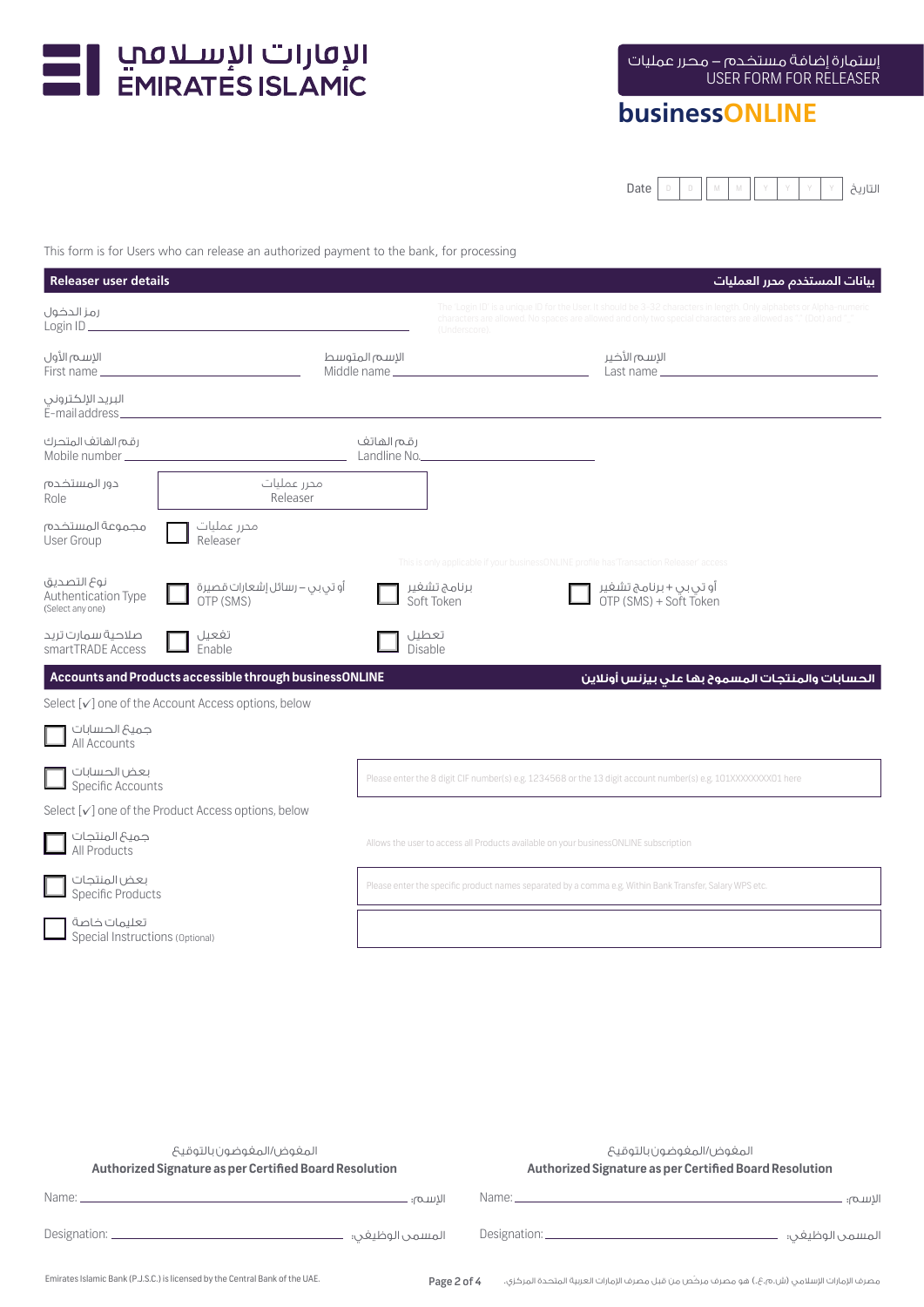

## **businessONLINE**

Date D D M M Y Y Y Y التاريخ

| <b>Financial Transaction workflow (Payments)</b><br>قواعد تدفق العمليات المالية (التحويلات) |                                       |                                |                                |              |                                                                                                                 |                               |                                                                                                                                              |
|---------------------------------------------------------------------------------------------|---------------------------------------|--------------------------------|--------------------------------|--------------|-----------------------------------------------------------------------------------------------------------------|-------------------------------|----------------------------------------------------------------------------------------------------------------------------------------------|
| Select [√] any one of the Product<br>Options                                                |                                       |                                | جميعَ المنتجات<br>All Products | بعض المنتجات | Specific Product(s)                                                                                             |                               | e.g. Own Account, Salary, Local Payments, International Payments etc.                                                                        |
| إسم القاعدة<br>Rule Name_                                                                   |                                       |                                |                                |              |                                                                                                                 |                               | should be 3-15 Characters. No special Characters allowed.                                                                                    |
| توصيف القاعدة<br>Rule Description                                                           |                                       |                                |                                |              |                                                                                                                 |                               | should be 3-15 Characters. No special Characters allowed.                                                                                    |
|                                                                                             | Select $[v]$ one of the below options |                                |                                |              |                                                                                                                 |                               |                                                                                                                                              |
| كل الشركات<br>All CIFs                                                                      |                                       | بعض الشركات<br>Specific CIF(s) |                                |              | Please enter the 8 digit CIF number(s) e.g. 1234568 or the 13 digit account number(s)<br>e.g. 101XXXXXXX01 here |                               |                                                                                                                                              |
| Approval workflow                                                                           |                                       |                                | تدريجى<br>Hierarchical         |              | غير تدريجي<br>Non-Hierarchical                                                                                  |                               | Please refer the 'Roles' sheet to know how<br>Hierarchical and non Hierarchical workflows will be<br>applicable when approving transactions. |
| Amount Range                                                                                |                                       | نطاق المبلغ                    | Currency                       | العملة       | AED                                                                                                             |                               |                                                                                                                                              |
| S.No                                                                                        | From                                  | To                             |                                |              |                                                                                                                 | <b>Signatory Combinations</b> |                                                                                                                                              |
| 1                                                                                           | e.g. 1                                | e.g. 100,000                   |                                |              | e.g. 2 Authorizer B or 1 Authorizer A & 1 Authorizer B                                                          |                               |                                                                                                                                              |
|                                                                                             |                                       |                                |                                |              |                                                                                                                 |                               |                                                                                                                                              |
|                                                                                             |                                       |                                |                                |              |                                                                                                                 |                               |                                                                                                                                              |
|                                                                                             |                                       |                                |                                |              |                                                                                                                 |                               |                                                                                                                                              |
|                                                                                             |                                       |                                |                                |              |                                                                                                                 |                               |                                                                                                                                              |
| Tin:                                                                                        |                                       |                                |                                |              |                                                                                                                 |                               |                                                                                                                                              |

Tip:<br>Signatory Combinations - This section specifies how the authorizers will approve payments for each Amount Range. In the prefilled example above, payments between AED 1/- to AED 100,000/- can be signed by 2<br>Authorizers

### تعليمات خاصة (إختياري)

Special instructions (optional)

#### **قواعد تدفق العمليات الغير المالية workflow Transaction Financial-Non**

إسم القاعدة

توصيف القاعدة Rule Description.

Rule Name **3-15 Characters (No special Characters).** 3-15 Characters (No special Characters).

| المغوض ⁄المغوضون بالتوقيح<br>Authorized Signature as per Certified Board Resolution |          | المغوض ⁄المغوضون بالتوقيح<br>Authorized Signature as per Certified Board Resolution                                                                                                                                                  |          |
|-------------------------------------------------------------------------------------|----------|--------------------------------------------------------------------------------------------------------------------------------------------------------------------------------------------------------------------------------------|----------|
|                                                                                     | الاسم؛ - | Name: <u>Alexander Alexander and Contract and Contract and Contract and Contract and Contract and Contract and Contract and Contract and Contract and Contract and Contract and Contract and Contract and Contract and Contract </u> | الاسم؛ . |
|                                                                                     |          |                                                                                                                                                                                                                                      |          |
|                                                                                     |          |                                                                                                                                                                                                                                      |          |